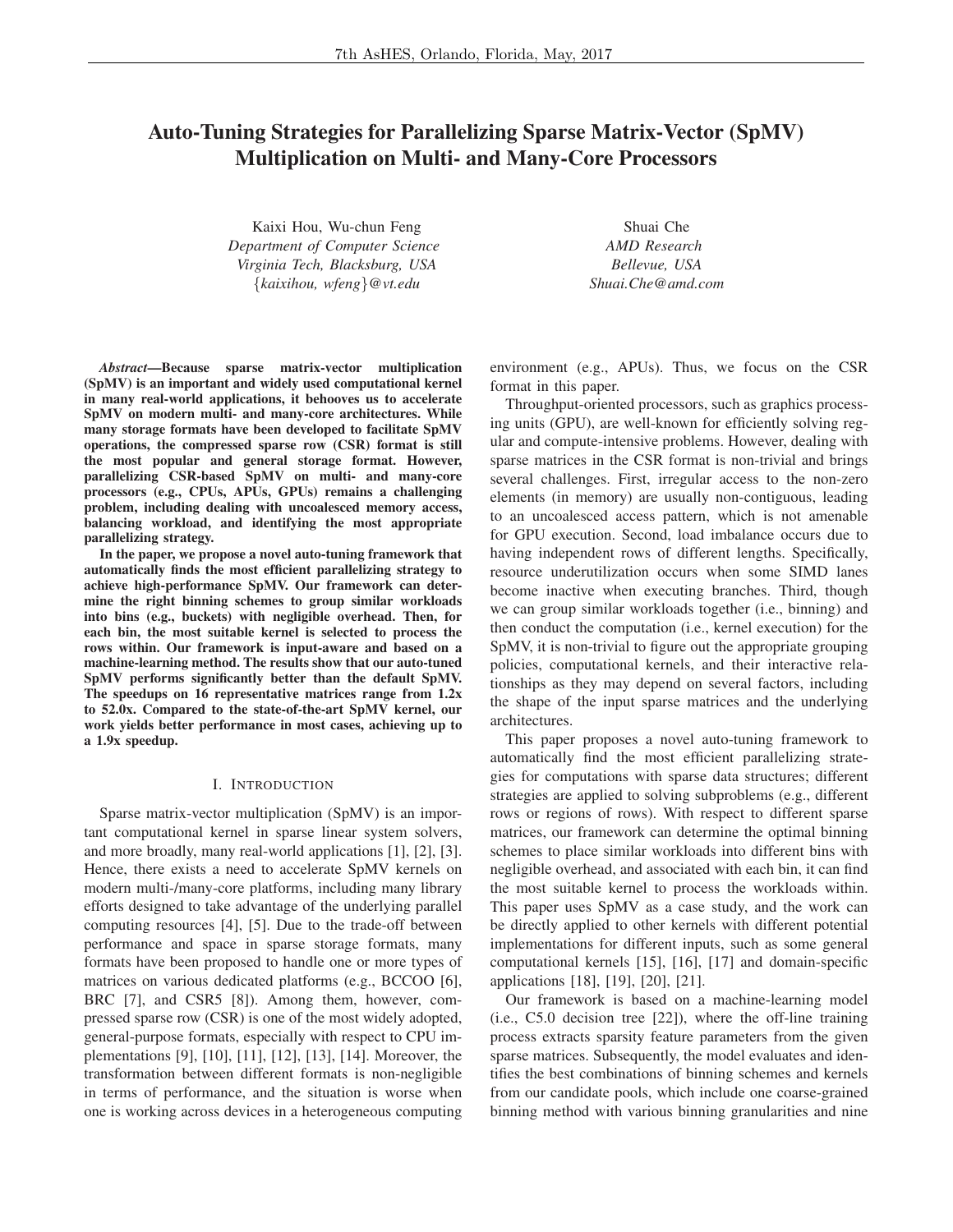different SpMV kernels with the same functionality.

Our auto-tuning framework differs from previous autotuning work for SpMV, which has focused on searching for the best storage format based on the input sparse matrices and underlying architecture [10], [23]. In contrast, we build our framework using the widely adopted format of CSR, and the auto-tuning process occurs at the algorithmic level, along with traditional parameter tuning. In addition, we make the following two major contributions: (1) the extraction of reusable patterns over different sparse matrices, binning schemes and optimized kernels, which will later assist in the selection of parallelization strategy; and (2) the dynamic scheduling of binning schemes and kernels at run time, which in turn, automatically delivers better speedups.

To empirically demonstrate our framework, we conduct experiments on an AMD APU with HSA (Heterogeneous System Architecture) and SNACK (Structured No API Compiled Kernels) [24] and show that our approach performs significantly better than the single-kernel SpMV. The speedups on 16 representative matrices range from 1.2x to 52.0x. Compared to the state-of-the-art SpMV kernel [11], our work also yields better performance in most cases, achieving up to a 1.9x additional speedup.

# II. BACKGROUND

In this section, we provide background on the Heterogeneous System Architecture (HSA), programming models, and the compressed sparse row (CSR) format.

### *A. Heterogeneous System Architecture*

The Heterogeneous System Architecture (HSA) [25] defines a system architecture with the goal to make heterogeneous computing efficient and programming easier. It targets systems that contain multiple processing units, such as CPUs, GPUs, and other accelerators. HSA allows any accelerator to operate as a peer to CPU rather than the traditional offload model. HSA specifies an intermediate language called HSAIL, which is an intermediate instruction set for parallel processing with a memory model that is compatible with C++11 and a runtime for dispatching tasks to hardware queues. The current OpenCL<sup>TM</sup>2.0 [26] standard supports many features of HSA.

An important feature of both HSA and OpenCL 2.0 is that each defines a unified virtual address space for compute devices. CPUs and GPUs traditionally have disjoint memory spaces. In contrast, HSA allows both devices to access memory through the same virtual address. The system is further simplified in that it only needs to manage one set of page tables. This shared virtual memory (SVM) feature is partly enabled by the I/O memory-management unit (IOMMU). SVM allows users to directly use the same pointers and share data structures on both the host and the device. Programmers can allocate memory regions with memory allocators such as malloc and use them on both the CPU and the GPU (without the need of copying data).

SNACK (Structured No API Compiled Kernels) is a programming API that enables easy programming of HSA. It hides the complexity of dealing with the low-level HSA API. SNACK also comes with a CL Offline Compiler (CLOC) [24] that allows OpenCL kernels to be programmed directly and compiled to HSAIL.

In SNACK, programmers can directly call a GPU kernel on the host similar to a C function call. The only requirement is that programmers use SNK\_INIT\_LPARM to specify kernel launch parameters in a structure (e.g., global and local sizes) and pass it to a kernel as a function argument (i.e., the last *arg*). GPU kernels in SNACK can be written in OpenCL. Programmers use SNACK to compile an OpenCL kernel with  $-c$  option, and an object file including a wrapper function with HSA API calls and HSA brig kernel is generated. This object file can be linked with other object files and the HSA runtime library to generate the final executable. The GPU kernel is finalized (i.e., to machine ISA) the first time it is launched.

In this paper, we use SNACK with kernels written in OpenCL on the AMD accelerated processing unit (APU), which is an HSA platform that consists of an x86 multicore CPU and an AMD Graphics Core Next (GCN) GPU [27]. Each compute unit (CU) on the GPU contains one scalar unit and four vector units. Each vector unit contains an array of 16 processing elements (PEs). Each PE consists of one ALU. The four vector units use SIMD execution of a scalar instruction. Each CU contains a data cache for the scalar unit, a L1 data cache and a local data share (LDS) (i.e., software-managed scratchpad). The CPU and GPU share the same DRAM controller.

# *B. CSR-based Matrix-Vector Multiplication*

Sparse matrices appear in many real-world applications, which comprise different computational patterns. Accordingly, different storage formats have been proposed to facilitate the efficient storage and retrieval of meaningful data in matrices, such as COO, ELL, and DIA. The paper focuses on the compressed sparse row (CSR) format for three major reasons. First, it is a widely adopted, general-purpose storage format that represents sparse matrices without any assumption of the sparsity structure and is favored in many application domains [10], [11]. Second, because of the popularity of the CSR format, one usually needs to transform CSR matrices to another format if it could give superior performance at the price of significant overhead [11]. Third, in the HSA environment, such space and time overhead of transformation can be avoided, leading to potential benefits.

Here we focus our study on the CSR-based sparse matrices. Figure 1 shows an example of the CSR storage format on a 4x4 matrix with eight non-zero elements. To represent the matrix in CSR format, we use three arrays to represent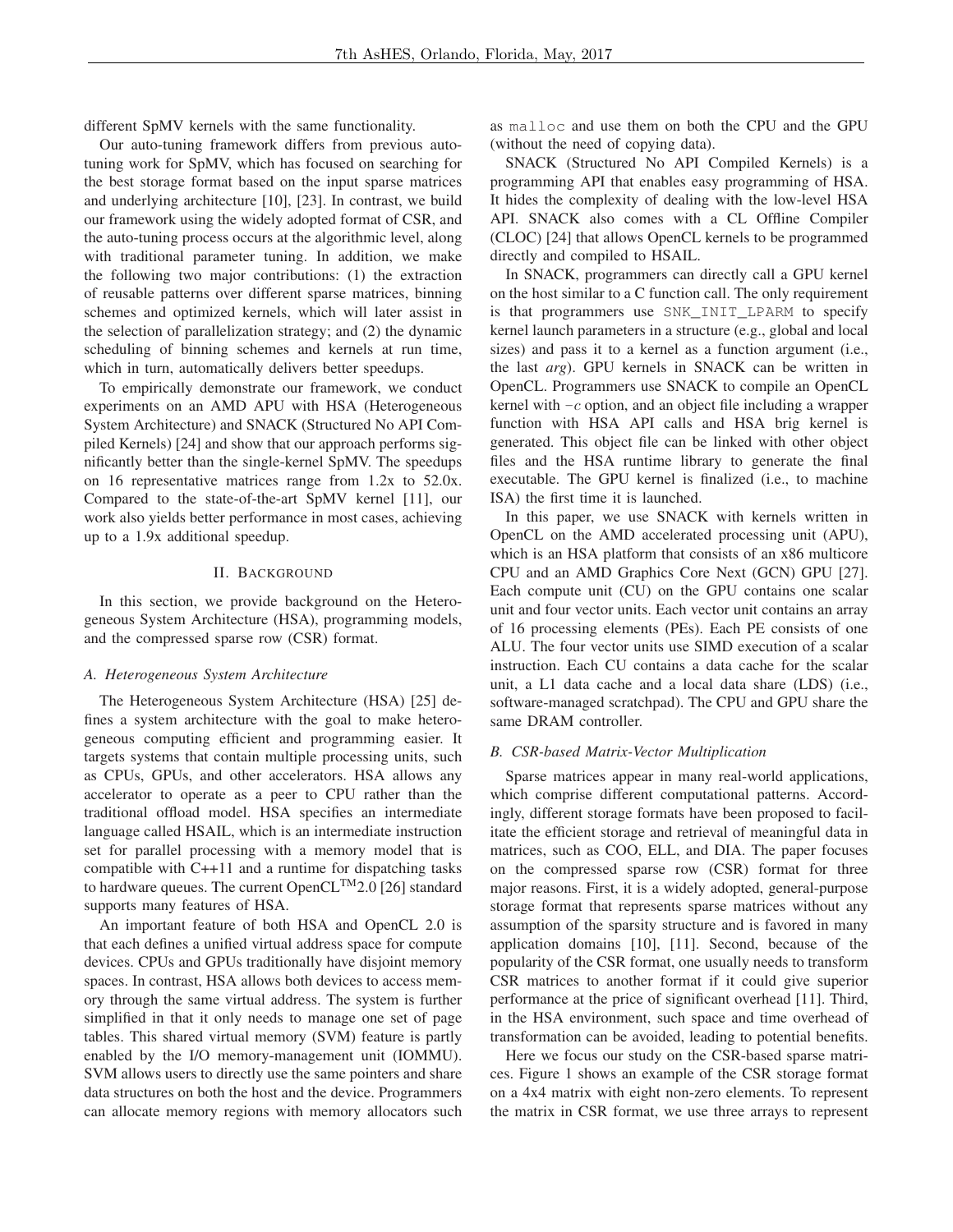the matrix: (1) *rowPtr* maintains the offsets of the each row's first non-zero in *colIdx* and *val*; (2) *colIdx* stores all the column indices of the non-zeros in the row-major order; and (3) *val* keeps the corresponding values of the non-zeros.

 0 5 8 1 0 4 0 0 3 0 2 0 1 6 0 0 *A* 0 2 4 5 8 0 1 0 2 1 1 2 3 1 6 3 2 4 5 8 1 *row*Ptr: *col*Idx: val: R0 R1 R2 R3

Figure 1: The CSR format to store an exemplar 4x4 sparse matrix

In order to perform the CSR-based sparse matrix-vector (SpMV) multiplication, we compute the products of each non-zero element of one row from the input matrix *A* and the corresponding value from the input vector  $v$ . Then, we accumulate the products into one value and store it in the resultant vector *u*. Algorithm 1 shows the basic sequential algorithm to conduct the SpMV over the sparse matrix *A* and dense vector *v*. Because the calculation of one row is independent from that of another line (see line 4), the most straightforward parallelization might be to make each thread work on one row and write the result to an exclusive position in the vector *u*. Unfortunately, however, this scheme results in poor performance due to the resulting unbalanced workload and uncoalesced memory access patterns (see line 9).

| <b>Algorithm 1:</b> The basic CSR-based SpMV algorithm |                                                           |          |  |  |  |
|--------------------------------------------------------|-----------------------------------------------------------|----------|--|--|--|
|                                                        | /* rowPtr, colldx, val: CSR data structures of matrix $A$ | $\star/$ |  |  |  |
|                                                        | $1 \neq m$ : number of rows of matrix A                   | $\star/$ |  |  |  |
|                                                        | $2 \neq v$ : input dense vector                           | $\star/$ |  |  |  |
|                                                        | $3 \neq u$ : output dense vector                          | $\star/$ |  |  |  |
|                                                        | 4 for $\ln i = 0$ to $m - 1$ do                           |          |  |  |  |
| 5                                                      | $\ln t \, rowStart \leftarrow rowPtr[i];$                 |          |  |  |  |
| 6                                                      | $\ln t \, rowEnd \leftarrow rowPtr[i+1];$                 |          |  |  |  |
| $\overline{7}$                                         | $u[i] \leftarrow 0;$                                      |          |  |  |  |
| 8                                                      | for $\ln i = rowStart$ to $rowEnd - 1$ do                 |          |  |  |  |
| $\boldsymbol{9}$                                       | $u[i] \leftarrow u[i] + val[j]^*v[colIdx[j]]$ ;           |          |  |  |  |
| 10                                                     | end                                                       |          |  |  |  |
| 11                                                     | end                                                       |          |  |  |  |

# *C. Motivation*

In the parallelization of sparse matrix algorithms, we often encounter the problems of load imbalance as a result of the unpredictable distribution of non-zero elements in a given sparse matrix. To mitigate the negative effects of load imbalance, one can group similar rows together and then do the corresponding computation. This grouping process is known as *binning*. In the context of load balancing, there are two binning schemes: (1) *inter-bin* load balancing [11], where each bin contains a variable number of adjacent rows so that the workloads (e.g., the total number of non-zeros of these rows in SpMV) between every two bins can approximate one another; and (2) *intra-bin* load balancing [12], [15], where we collect the rows with similar workloads together into bins and the rows are *not* required to be neighbors. Generally, the first scheme only needs to store the first row index of the grouped rows due to their adjacency, while the second scheme gathers all the row indices in each bin, leading to higher space and time overhead.

The differences found in the rows make some computing kernels better than others to get more efficient performance results. This, in turn, requires different kernels for each bin. However, if we take into account the features of matrices (e.g., the dimensions, the distribution of non-zeros, and the sparsity shape), the computational patterns (e.g., SpMV and SpGeMM), and the underlying platforms (e.g., CPU, GPU, and APU), it is non-trivial to determine the appropriate mapping relationship between bins and kernels.

Figure 2a shows an example of performance results for five SpMV kernels (when we have two distinct input matrices and for each matrix we put all the rows into a single bin for simplicity). While the kernels offer the same functionality, the choice of kernels significantly affects efficiency. The binning schemes also add more complexity to the decision-making process. Figure 2b provides another example where we distribute all the rows into four bins. For each bin, we examine the performance results of the five SpMV kernels. The results indicate that different best kernels are selected among bins, even for the same input.



Figure 2: Examples of comparing different kernels given (a) different inputs and (b) grouping policies

Therefore, this paper focuses on tackling two major problems: (1) determining the optimal binning scheme and kernel selection for each bin given different sparse matrices; and (2) generating a framework that automatically makes decisions based on a data-mining method at runtime. The paper places particular emphasis on the SpMV algorithm and the AMD APU platform.

### III. METHODOLOGY

In this section, we first provide a brief overview of our proposed framework to automatically find out the most efficient binning schemes and associated kernels while performing parallel SpMV. Second, we detail the candidate binning schemes and kernels within the framework. Third, we describe a machine-learning model that is based on a C5.0 decision tree, including the extracted attributes, the classifier, and configuration setups.

# *A. Framework Overview*

Sparse matrices present different properties for different domains of applications. These properties include the basic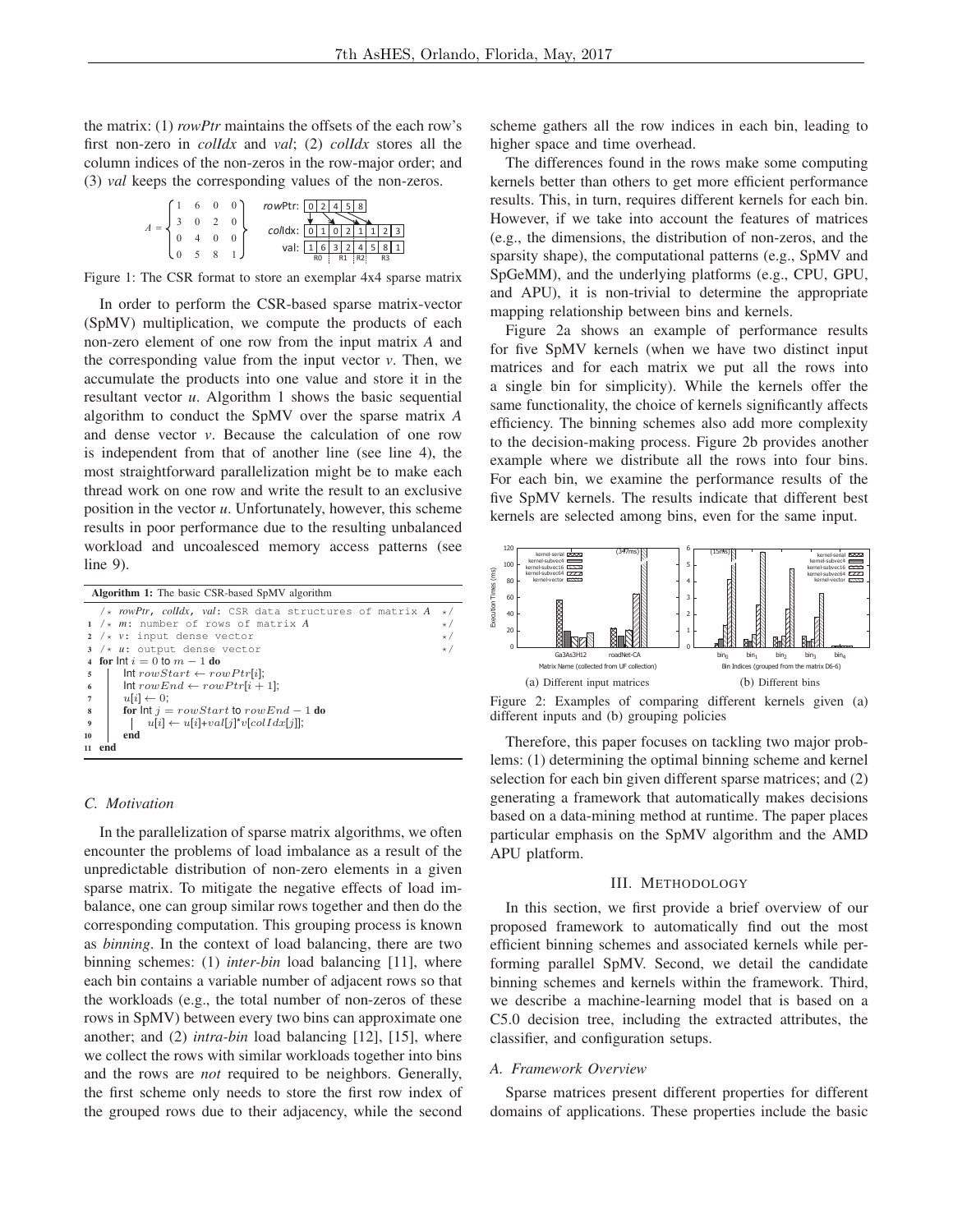information of matrices, such as the dimensions and number of non-zeros (NNZs), and statistics of non-zeros, such as the average and variance of the non-zeros. These factors affect the decision-making process and resultant choices of binning schemes and, in turn, affect the kernel selection for each bin. For example, suppose we have a sparse matrix *A* that contains rows with no more than ten non-zeros. It is reasonable to assign each thread to process each row when we are parallelizing the SpMV over *A*. In contrast, if we have another matrix *B*, each of whose rows contains hundreds of non-zeros, assigning multiple threads to deal with one row simultaneously is more suitable. In reality, there are various lengths of rows existing in the same sparse matrix. Because non-zeros are distributed in the matrix in an unpredictable manner, the static and fixed binning scheme and kernel selection are not universally applicable to all the situations. Thus, our framework is designed to automatically search for the most efficient combinations of binning schemes and kernels by using the data mining method. The framework is shown in Figure 3.



Figure 3: The overview of our data mining framework of SpMV

In the framework, we use over 2000 sparse matrices from the UF collection [28] as the training set. These matrices are collected from various scientific and engineering domains and present many specific features in sparse matrix algorithms. We use some extracted attributes to represent the feature of matrices (i.e., the feature selection module). The candidate binning schemes contain the grouping policies in the framework. The grouping policy defines how to gather similar rows of non-rows into the same bins. The candidate SpMV kernels, on the other hand, are the kernels with the same functionality, but use different parallelization strategies (see algorithms in Section III-B) to deal with the rows. For every sparse matrix from the training set, we find out the best combination of binning scheme and right kernels for each bin and store it as one record. Then, these records serve as inputs to the training process, which is illustrated using red arrows. This step is done only once and the decision result is stored in a database. When a new incoming sparse matrix is entered during runtime, the framework can predict the most appropriate binning scheme and kernels based on the extracted feature of the matrix and training results. The process is shown in green arrows. Finally, the SpMV is performed over the matrix using the predicted solution, which is denoted by the black arrows.

# *B. Binning Schemes and Kernel Choices*

The SpMV method in the framework is shown in Figure 4, which contains three major steps: (1) we collect the information about the number of non-zeros per row in the given matrix; (2) we group the rows according to the selected binning schemes; and (3) we conduct selected kernels on the rows in each bin. The step 2 and step 3 are reconfigurable, as they can be reprogrammed to change the binning schemes or the kernels based on the corresponding candidate pools.



Figure 4: The reconfigurable SpMV method in the framework

*First step*: In SpMV, the rows of the input sparse matrix can be processed simultaneously. However, the workloads per row vary, thereby leading to the load imbalance issue. Since the workloads are determined by the number of nonzeros per row (line 8 in Algorithm 1), we need to first collect the information regarding the distribution of nonzeros in the matrix. Because the fine-grained binning based on every row will require higher space and time costs (in Section II-C), the framework treats every  $U$  neighboring rows as a single "virtual" row in the binning step. The U is controlled by the selected binning scheme. Algorithm 2 contains the pseudocode for step 1.

*Second step*: The similar rows are placed together not only for load balance, but also for the customized kernel operations. In the framework, we adopt a coarse-grained way to group the similar rows into different bins. Since we treat multiple neighboring rows as a single row, we can use the first row index to represent them and this will save memory space for the bins. Furthermore, we have a set of granularity units (denoted as  $U$ ), which determine the number of neighboring rows in the "virtual" row, to adjust the binning results. Therefore, the bin index  $binId$  indicates that the amount of workloads of the "virtual" row is between  $U * binID$  and  $U * (binID + 1)$ . For example, suppose the granularity  $U$  is 10. Every row index  $k$  in bin 1 means its following 9 rows in addition to itself contain the workloads in the range of  $[10, 20)$ . In the experiments, U is preset to be 10, 20, 50, 100,  $\cdots$ , 10<sup>6</sup> and there are up to 100 bins. For the extremely long rows, whose number of non-zeros exceeds any bin's capacity, we will place them into the last bin.

This binning method is different from [11], although both work on the adjacent rows. For example, suppose there is a sparse matrix with 10 rows, where the first 5 rows each have 1 non-zero (representing short rows), while the last 5 have 9 non-zeros (representing medium rows). The large bin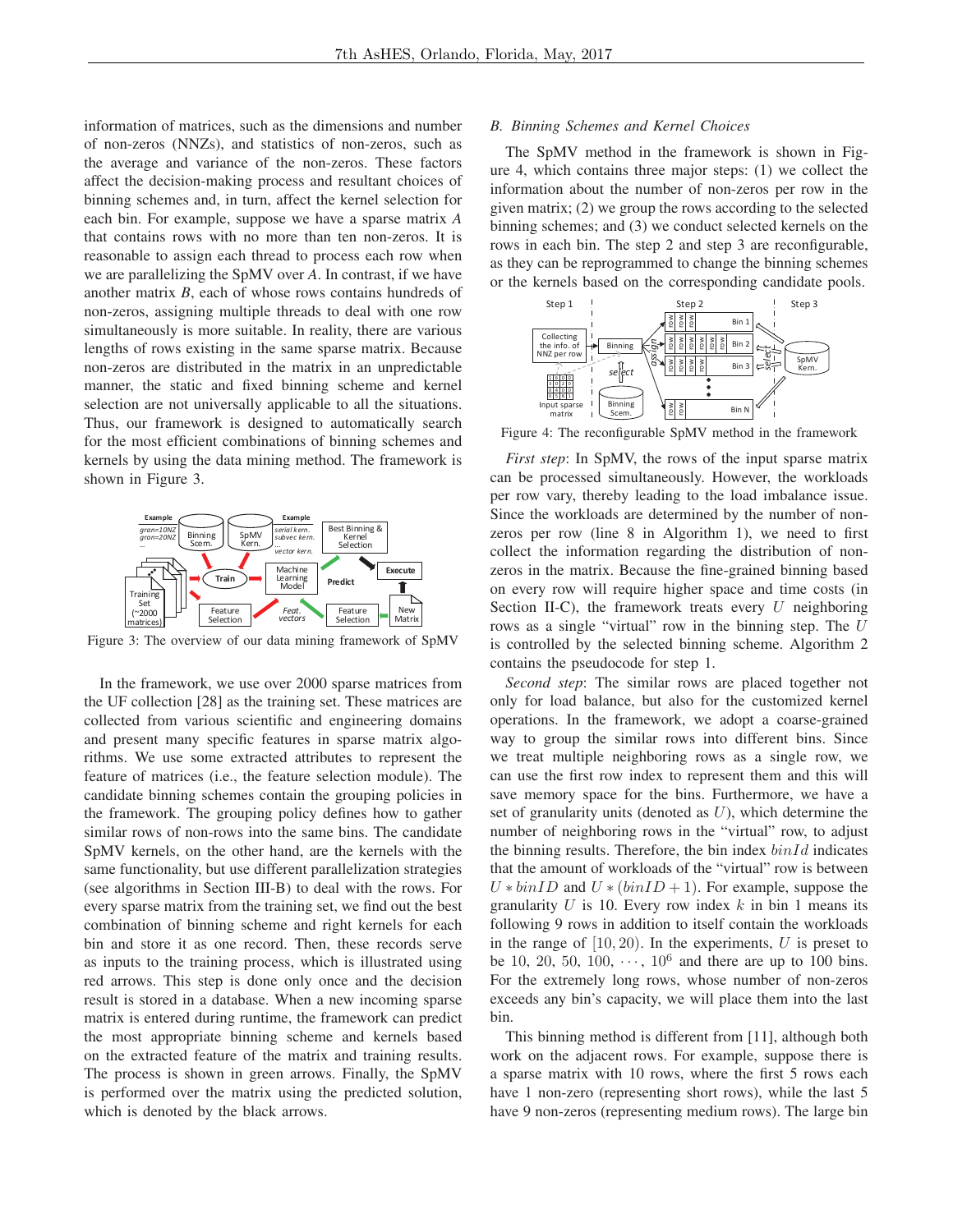workload limit (e.g., 50) in the method [11] puts all 10 rows into the same bin and thus an approach, somewhere in the middle of solving short and medium rows, would be used, failing to efficiently process any types of rows. The short bin workload limit (e.g., 5) puts the first 5 rows together and uses approaches for short rows, but the last 5 rows will appear in 5 separate bins because they each exceed the bin workload limit. That way, the last 5 bins would probably use approaches for long rows based on the fact that there is only a small number of rows (e.g., 1) in the bin. In contrast, we set the number of concatenated neighboring rows as an adjustable U. Therefore, in this particular case, our framework is able to find the optimal  $U$  as 5 and put the first 5 rows as a "virtual" row into a small bin and the next "virtual" row of last 5 rows into a medium bin.

The pseudocode for step 2 is also shown in Algorithm 2. The bin index can be calculated based on the workloads (in line 7). Then, the representative rows are stored into the target bins (line 8 to 11). Besides of the binning schemes explained above, there are other alternatives, including, for example, a fine-grained method which stores every single row index in the bins and a hybrid method which uses finegrained binning over short rows, but a coarse-grained one over long rows. Our framework can be easily extended to include other binning schemes by modifying the definition and distribution of workloads in Algorithm 2.

| <b>Algorithm 2:</b> The step 1 and 2 of our SpMV framework |                                                                                                                                                                                                                                           |                 |  |
|------------------------------------------------------------|-------------------------------------------------------------------------------------------------------------------------------------------------------------------------------------------------------------------------------------------|-----------------|--|
| 3                                                          | $/*$ Step 1: collect workloads, i.e. NNZ (wl)<br>$1 \neq U$ is a configurable granularity unit number<br>2 for lnt $i = 0$ to $\lceil m/U \rceil - 1$ do<br>  $wl[i] \leftarrow rowPtr[\min((i+1)\cdot U, m)]\cdot rowPtr[i\cdot U];$     | $\star/$<br>$*$ |  |
| $\overline{7}$<br>8<br>- 9<br>10                           | 4 end<br>$5 / *$ Step 2: group rows into bins<br>6 for lnt $i = 0$ to $\lceil m/U \rceil - 1$ do<br>$\ln t \, \text{bin} I \, d \leftarrow   \, \text{wl}[i] / U  $ ;<br>if $binId$ < MAX_BIN_ID then<br>$bin[binId]$ .insert(i);<br>else | $\star/$        |  |
| 11<br>12<br>13                                             | $bin[MAX$ BIN ID].insert(i);<br>end<br>end                                                                                                                                                                                                |                 |  |

*Third step*: Since the bins present different features of the number and distribution of non-zeros, each bin will need to determine the most suitable kernel to process these nonzeros. In the framework, we have nine SpMV kernels with the same functionality, but using different thread organizations. These kernels can also be categorized into three groups according to thread usage. For clarity, we treat one work-group of threads in OpenCL as a vector, and subvector means a subgroup of threads to provide finer grained control of threading.

(1) Kernel-Serial: The kernel is the most straightforward one to process rows in parallel for each bin. Algorithm 3 shows the pseudocode of the kernel. We assign one row to each thread (line 2) and then the thread will sequentially calculate the products of the non-zeros in the row with the corresponding values in the input vector  $v$  (line 7). Finally, the thread accumulates the products into sum and stores it into the output vector  $u$  (line 9). Although the kernel is simple and easy to implement, it is quite powerful to handle small bins, where all the rows are very short. Given the bin, the kernel will be launched with  $\lceil bin.size() / 256 \rceil$ work-groups and each work-group has a fixed 256 threads. Though, the workgroup size is a tunable parameter too.

| Algorithm 3: Kernel-Serial |                                                      |  |  |
|----------------------------|------------------------------------------------------|--|--|
|                            | $/*$ Every thread handles one row                    |  |  |
|                            | 1 Int $tid \leftarrow get\_global_id();$             |  |  |
|                            | 2 $Int rid \leftarrow bin[binID]+tid;$               |  |  |
|                            | 3 Int row Start $\leftarrow rowPtr[rid]$ ;           |  |  |
|                            | 4 Int row $End \leftarrow rowPtr[rid + 1]$ ;         |  |  |
|                            | 5 Float $sum \leftarrow 0.0$ ;                       |  |  |
|                            | 6 for $\ln i \leftarrow rowStart$ to $rowEnd - 1$ do |  |  |
|                            | 7 $sum \leftarrow sum + val[i]^*v[colIdx[i]];$       |  |  |
|                            | 8 end                                                |  |  |
|                            | 9 $u[rid] \leftarrow sum;$                           |  |  |
|                            |                                                      |  |  |

(2) Kernel-SubvectorX: The kernel is designed to process one row using  $X$  threads simultaneously.  $X$  represents a subgroup of 256 threads in the work-group in OpenCL and sets to be 2, 4, 16, 32, 64, 128 in our experiments. Algorithm 4 provides the pseudocode of the kernel. In the kernel, we first assign every  $X$  threads to one row index (line 3). Second, we load the target data into a local memory buffer *localMem* (line 10 to 15). Additionally, we set the size of local memory to be  $factor$  times of the workgroup size. That way, we can more efficiently utilize the high bandwidth of the local memory. Third, we conduct a segmented parallel reduction over *localMem*, where every X threads reduce their buffered partial products and store the results in their first position (line 16). After that, the first threads in the subgroups will put the results in a register sum and another round of computation will occur until the end of the rows. Finally, the accumulated results will be stored in the destination of vector  $u$  (line 24). The variants of the kernel are designed to handle the vast majority of middlesized rows with less than 100 non-zeros (in Figure 5). In the experiments, each work-group still contains 256 threads, and we will launch the kernel using  $\lceil bin.size() * X/256 \rceil$ work-groups.

(3) Kernel-Vector: In this kernel, the entire work-group of threads are used to tackle the assigned row. Algorithm 5 provides the pseudocode of this kernel. The procedure is similar to that of the "Kernel-SubvectorX", but assigns all the threads in the work-group to one row (line 3) and reduces the products in the buffer using these threads in parallel (line 16). For the large bins with long rows, this kernel might be preferred. We launch the kernel with  $bin.size()$  workgroups of 256 threads.

It is worth pointing out that our framework includes no kernels that use multiple work-groups to process one single row for two main reasons. (1) The overhead of using multiple work-groups simultaneously is relatively high, since it involves the global synchronization or atomic operations, which are not preferable in the GPU implementa-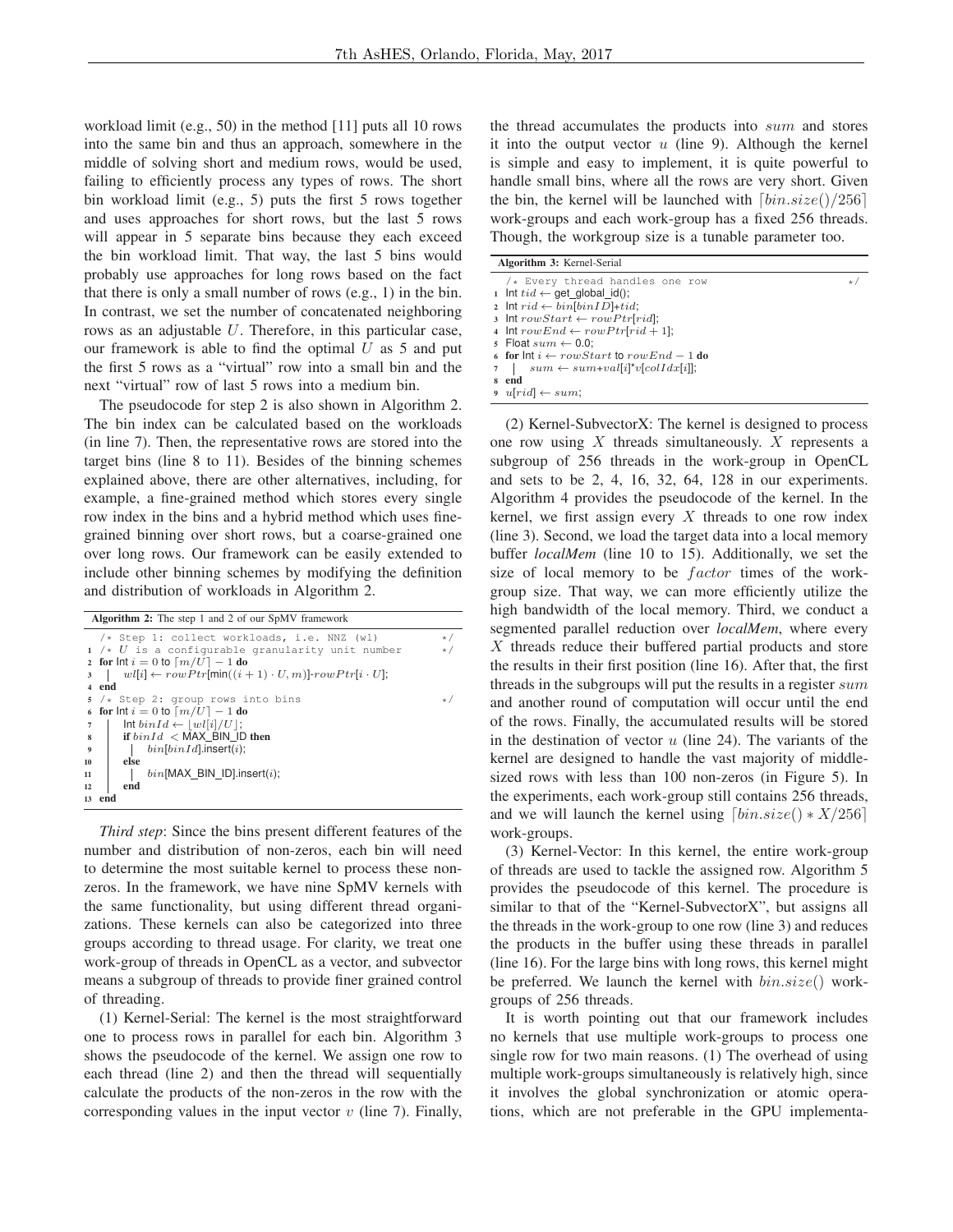Algorithm 4: Kernel-SubvectorX  $/* X$  threads handle one row  $*/$ 1 Int  $tid \leftarrow get\_global_id()$ %X; 2 Int  $bid \leftarrow get\_global_id()$ /X;  $\mathfrak{z}\;\;\mathsf{Int}\;rid\gets\mathit{bin}[binID]\text{-}\mathit{bid};$ 4 Int rowStart  $\leftarrow rowPtr[rid];$ <br>5 Int rowEnd  $\leftarrow rowPtr[rid +$  $Int\,rowEnd \leftarrow rowPtr[rid + 1];$ 6 Int  $factor \leftarrow 4$ ; Float  $sum \leftarrow 0.0$ ; 8 for lnt *i* ← *rowStart* + *tid* to *rowEnd* – 1 do<br>9 | lnt *t* ← 0: 9 Int  $t \leftarrow 0$ ;<br>10 for Int  $i \leftarrow$ 10 for  $\ln j \leftarrow i$  to  $\min(i + factor * X, rowEnd - 1)$  do<br>
11  $local Mem[get local id() + t * get local size() ] \leftarrow$  $local Mem[\texttt{get\_local\_id}() + t * \texttt{get\_local\_size}()] \leftarrow$  $val[j]^*v[colIdx[j]];$ 12  $j \leftarrow j+X;$ <br>
13  $t \leftarrow t+1;$  $\begin{array}{c|c}\n\text{13} & \text{14} \\
\text{14} & \text{15}\n\end{array}$ end 15 barrier(CLK\_LOCAL\_MEM\_FENCE); 16 seg parallel red( $local Mem, factor, X$ ); 17 if  $tid == 0$  then 18  $\parallel$  sum  $\leftarrow$  sum+localMem[get\_local\_id()];<br>19 end end 20  $i \leftarrow i + factor*get\_local\_size();$ <br>21 barrier(CLK LOCAL MEM FENC barrier(CLK\_LOCAL\_MEM\_FENCE); 22 end 23 if  $tid == 0$  then 24  $u[rid] \leftarrow sum;$ 25 end

#### Algorithm 5: Kernel-Vector

|                  | /* All threads in work-group handle one row<br>$\star/$                             |  |  |  |  |
|------------------|-------------------------------------------------------------------------------------|--|--|--|--|
|                  | 1 Int $tid \leftarrow$ get_local_id();                                              |  |  |  |  |
|                  | 2 Int $bid \leftarrow get$ group id();                                              |  |  |  |  |
|                  | 3 Int $rid \leftarrow bin[binID]+bid;$                                              |  |  |  |  |
|                  | 4 Int row Start $\leftarrow rowPtr[rid]$ ;                                          |  |  |  |  |
|                  | $5 \text{ Int } rowEnd \leftarrow rowPtr[rid + 1];$                                 |  |  |  |  |
|                  | 6 Int $factor \leftarrow 4$ ;                                                       |  |  |  |  |
|                  | 7 Float $sum \leftarrow 0.0$ ;                                                      |  |  |  |  |
|                  | s for $\ln i \leftarrow rowStart + tid$ to $rowEnd - 1$ do                          |  |  |  |  |
| $\boldsymbol{9}$ | Int $t \leftarrow 0$ ;                                                              |  |  |  |  |
| 10               | for lnt $j \leftarrow i$ to min( $i + factor * get$ local size(), $rowEnd - 1$ ) do |  |  |  |  |
| 11               | $local Mem[tid+t*get local size()] \leftarrow val[j]*v[colIdx[j];$                  |  |  |  |  |
| 12               | $j \leftarrow j + \text{get local size}$                                            |  |  |  |  |
| 13               | $t \leftarrow t + 1$ ;                                                              |  |  |  |  |
| 14               | end                                                                                 |  |  |  |  |
| 15               | barrier(CLK LOCAL MEM FENCE);                                                       |  |  |  |  |
| 16               | parallel red( $local Mem, factor$ );                                                |  |  |  |  |
| 17               | if $tid == 0$ then                                                                  |  |  |  |  |
| 18               | $sum \leftarrow sum + localMem[get\_local_id()];$                                   |  |  |  |  |
| 19               | end                                                                                 |  |  |  |  |
| 20               | barrier(CLK LOCAL MEM FENCE);                                                       |  |  |  |  |
| 21               | end                                                                                 |  |  |  |  |
|                  | 22 if $tid == 0$ then                                                               |  |  |  |  |
| 23               | $u[rid] \leftarrow sum;$                                                            |  |  |  |  |
|                  | 24 end                                                                              |  |  |  |  |
|                  |                                                                                     |  |  |  |  |
|                  |                                                                                     |  |  |  |  |

tion. Though there is some research about using dynamic parallelism techniques to deal with the long rows of nonzeros [12], the efficiency will depend on the specific feature and implementation of the underlying hardware. (2) The majority of rows in the sparse matrices in the real-world applications are short rows. Figure 5 shows the histogram of non-zeros in the rows of the sparse matrices, which are collected from the UF collection and totals 2760 matrices in all. As shown in the figure, about 98.7% of the rows have only 100 non-zeros or less. Therefore, in the paper we focus on the aforementioned kernels to handle the common sparse matrices; our framework is also flexible and can be extended to support other kernels for long rows in the latest research [12], [29], but we leave it to future work.





#### *C. Machine Learning Model*

In the framework, we use a machine learning method to automatically find out the binning schemes and kernels for any given sparse matrix. The sparse matrices are abstracted to a set of parameters. On top of that, we define the attribute collection for our data mining method. Finally, we will discuss our data mining tool and its setups.

*Matrix Feature Parameters*: Since our framework is input matrix adaptive, we need to extract enough feature parameters to represent the given sparse matrix. We borrow the general parameters from [10] and add *Min NNZ* to describe the minimum number of non-zeros among the rows. The parameters can be categorized into two groups: basic information and non-zero distribution information. The full list is provided in Table I.

Table I: Extracted parameters to represent given sparse matrices

| <b>Module Name</b> | <b>Description</b>                 |  |
|--------------------|------------------------------------|--|
|                    | Basic Matrix Info.                 |  |
| M                  | The number of rows                 |  |
| N                  | The number of columns              |  |
| NNZ.               | The overall number of non-zeros    |  |
|                    | Non-zero Distribution Info.        |  |
| Var NNZ            | The variation of non-zeros per row |  |
| Avg NNZ            | The average of non-zeros per row   |  |
| Min NNZ            | The minimal of non-zeros per row   |  |
| Max_NNZ            | The maximal of non-zeros per row   |  |

*Attribute Vectors*: Our machine learning model adopts a two-stage training process. First, we focus on finding out the best binning scheme for the given sparse matrix. As a result, the first attribute vector is in the form of  $\{M, N, \}$ NNZ, Var\_NNZ, Avg\_NNZ, Min\_NNZ, Max\_NNZ,  $U$ } and the target attribute is the binning scheme  $U$ . Second, we change the attribute vector to the form of {M, N, NNZ, Var NNZ, Avg NNZ, Min NNZ, Max NNZ, U, binID,  $kernelID$  and focus on finding out the most efficient kernel kernelID for each bin of the given sparse matrix under the binning scheme  $U$ . The two-stage training process enables us to figure out the mapping relationship between binning schemes and kernels for each bin.

*Data Mining Model*: In the framework, we use the C5.0 data mining tool [22] to extract the informative relationship between binning schemes and kernels, because it has a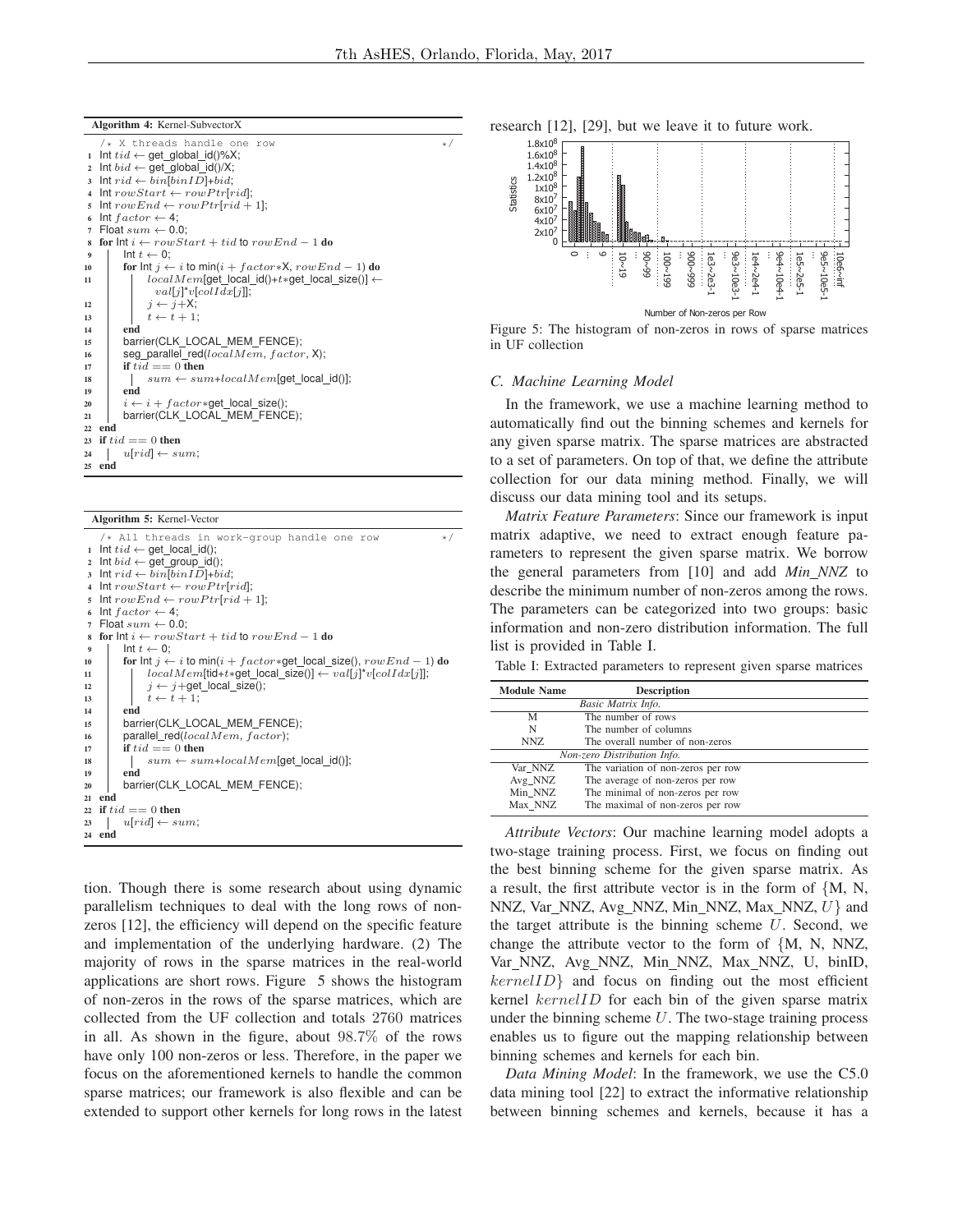user-friendly design and only knowledge of target features is required during the generation of the model. After the training process (i.e., discovering patterns and assembling them into classifiers), the C5.0 can offer a rule-set, which is a set of if-then statements. In our experiments, we use over 2000 sparse matrices from the UF collection [28] as the training set, where 75% of them are used for training and the rest are used for testing. We observe the error rate for the first stage of learning is around 5%, while the second stage error rate is up to 15%. After training, we have two rule-sets: one is for selecting binning schemes; another is for selecting kernels under the selected binning scheme. Thus, we are able to make the decision of the parallelization strategies for any new incoming matrix in the predict process (shown in Figure 3).

# IV. EVALUATION

In the section, we will first introduce the experimental platform followed by the selected representative matrices. Then, we show the performance results of SpMV, where the parallelization strategies are selected by using our data mining method. Finally, we will analyze and discuss the binning overhead and some limitations of our framework.

# *A. Experimental Setup*

*Platform*: Our experimental results are measured on real HSA hardware using an AMD A10-7850K APU. The AMD A10-7850K features four 3.7 GHz CPU cores and eight 720MHz GPU compute units. Our system is equipped with 16 GB memory. We use AMD Heterogeneous System Architecture (HSA) - Linux amdkfd v1.4 release, and CL Offline Compiler CLOC V0.9.5 (HSA 1.0F) with SNACK support.

*Input sparse matrices*: In the off-line training process, we use over 2000 matrices from the UF collection, 75% of which are for training and 25% are for testing. To evaluate the selected parallelization strategies, we use 16 representative sparse matrices from different application domains. These matrices are summarized by [10] and Table II gives the list of them. Note, the 16 representative matrices are exclusive from the matrices in the training set.

# *B. Speedups from Our Framework*

Our SpMV is able to automatically select a binning scheme and equip every bin with appropriate kernels. We first compare our optimized SpMV (kernel-auto) with the default SpMV using only one single kernel. The kernels selected for the default one are the "kernel-serial" and "kernelvector" respectively, which represent two ends of threading granularity. As we can see from Figure 6, "kernel-auto" can yield better performance than its counterparts for all the 16 representative matrices. Compared to "kernel-serial", we can achieve 1.7x to 11.9x speedups, while compared to "kernelvector", the speedups are changed to 1.2x to 52.0x. In most cases, the "kernel-serial" can provide superior performance

Table II: The list of representative matrices for evaluation, which is summarized by [10]

| Graph | <b>Name</b>                 | #Row | #Col | #NZ              | <b>Kind</b>                              |
|-------|-----------------------------|------|------|------------------|------------------------------------------|
|       | apache1                     | 81k  | 81k  | 542k             | Structural problem                       |
|       | bfly                        | 49k  | 49k  | 197k             | Undirected graph<br>sequence             |
|       | $ch7-9-h3$                  | 106k | 18k  | 423k             | Combinatorial<br>problem                 |
|       | $crankseg_2$                | 64k  | 64k  | 14m              | Structural problem                       |
|       | $\frac{\text{cryg}}{10000}$ | 10k  | 10k  | 50k              | Materials problem                        |
|       | D6-6                        | 120k | 24k  | 147k             | Combinatorial<br>problem                 |
|       | denormal                    | 89k  | 89k  | 1 <sub>m</sub>   | Counter-example<br>problem               |
|       | dictionary28                | 53k  | 53k  | 178k             | Undirected graph                         |
|       | europe_osm                  | 51m  | 51m  | 108m             | Undirected graph                         |
|       | Ga3As3H12                   | 61k  | 61k  | 6m               | Theoretical/quantum<br>chemistry problem |
|       | <b>HV15R</b>                | 2m   | 2m   | 283m             | CFD problem                              |
|       | pcrystk02                   | 14k  | 14k  | 969k             | Duplicate materials<br>problem           |
|       | pkustk14                    | 152k | 152k | 15m              | Structural problem                       |
|       | roadNet-CA                  | 2m   | 2m   | 6m               | Undirected graph                         |
|       | shar te2-b2                 | 200k | 17k  | 601 <sub>k</sub> | Combinatorial<br>problem                 |
|       | whitaker3 dual              | 19k  | 19k  | 57k              | 2D/3D problem                            |



Figure 6: Performance comparison of SpMV kernels over different matrices. Execution time: normalized to our "kernel-auto".

over "kernel-vector" in that most sparse matrices contain very short rows on average, which is consistent with the statistics shown in Figure 5. However, there are 5 matrices making "kernel-vector" perform better due to their relatively long rows. In contrast, our SpMV takes into consideration of the lengths and distribution of the non-zeros in the matrix. Hence, it outperforms the others.

Then, we compare our SpMV with the prior state-of-theart GPU SpMV "CSR-Adaptive" [11], which outperforms some widely-used tools from clSpMV [30], ViennaCL [31] and format ELLPACK. It has been adopted in current ViennaCL. We tested against a SNACK version of CSR-Adaptive, though the performance may be lower than the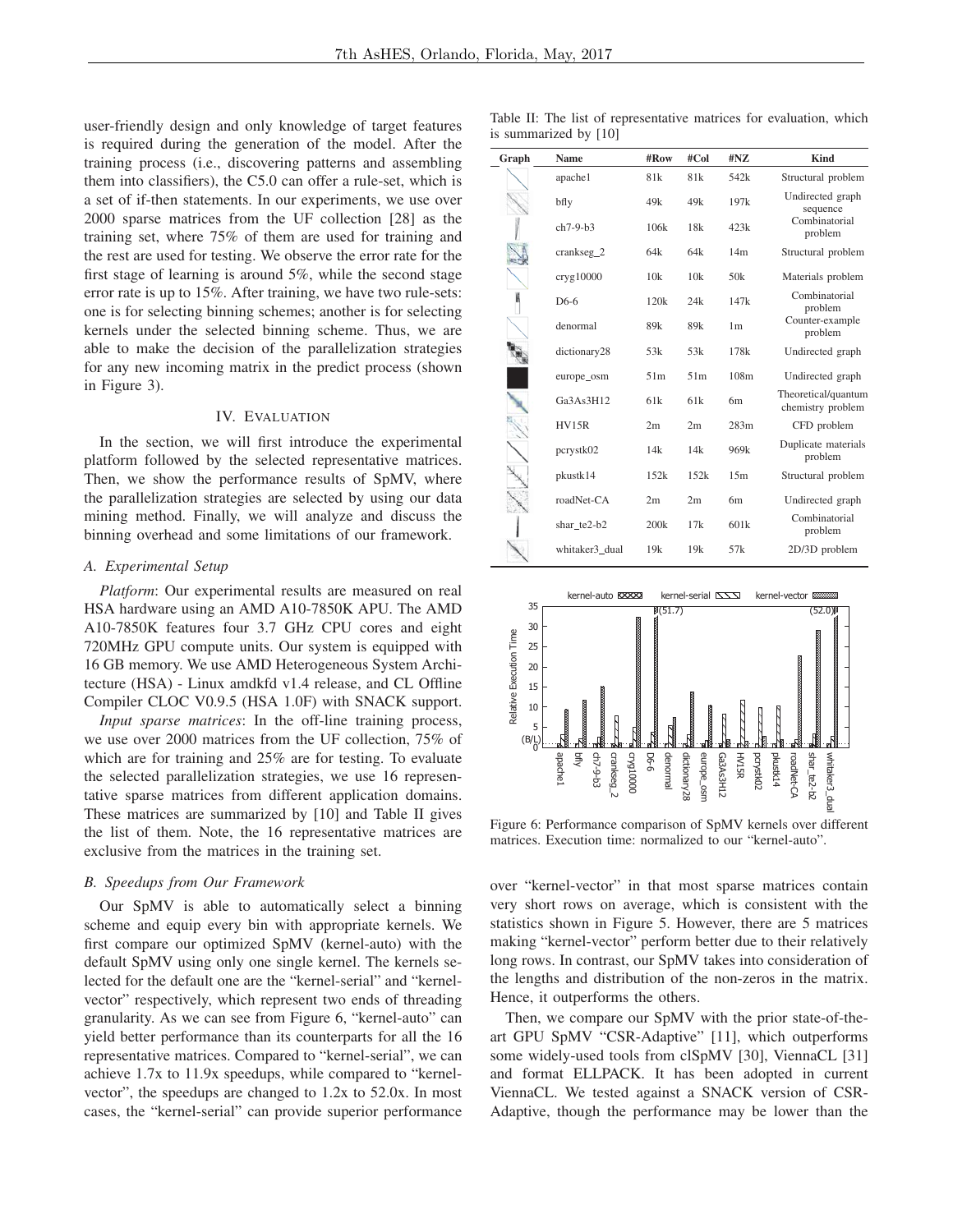

Figure 7: Performance comparison over the state-of-the-art SpMV kernel [11]

latest available in clSPARSE. The "CSR-Adaptive" uses the binning method to achieve inter-bin load balance and it is able to automatically select the right kernel while processing different rows within a single bin. The choice of the strategy is defined (with hard-coded parameters) and may not perform well on all the platforms. In contrast, our binning method focuses on intra-bin load balance and possible different choices of kernels occur across bins. Figure 7 shows our speedups over the "CSR-Adaptive" SpMV. Our SpMV can yield better performance over 10 out of 16 sparse matrices and achieve up to 1.9x speedups. However, for the matrices of *crankseg 2*, *D6-6*, *dictionary28*, *europe osm*, *Ga3As3H12*, and *roadNet-CA*, "CSR-Adaptive" outperforms ours. This might be caused by the lack of other efficient binning schemes and the error of prediction. We will discuss them in the next section.

### *C. Analysis and Discussion*

*Binning overhead*: In our framework, we choose not to set the binning granularity  $U$  to small numbers, such as 1 or 2, because the small granularity will cause very high overhead. Considering the low ratio of the computation to the memory access in SpMV, the overhead cannot be compensated by the later computational operations. If we adopt the fine-grained binning scheme in SpMV, not only the number of bins will increase significantly, but also more time will be consumed. Figure 8 provides an example of the overhead of binning a sample matrix with  $10<sup>7</sup>$  rows and each row has only one non-zero. As it is shown, the binning with  $U$  of 1 consumes much more time than the other granularities. When the granularity rises to 100, the overhead becomes negligible. Therefore, our framework prefers to use coarser-grained binning schemes with larger granularity numbers so that binning overhead is minimized while in the meantime it is sufficient for optimizing for different kernels. For large-scaled SpMV, we can conduct segmented analysis to hide the binning overhead [32] or overlapped binning and computation [33].

*Grouping to Single Bin*: In previous section, our SpMV cannot provide better performance over the baseline "CSR-Adaptive" for the matrices of *crankseg*<sub>2</sub>, *D6-6*, *dictionary28*, *europe osm*, *Ga3As3H12*, and *roadNet-CA*. After



Figure 8: Binning overhead of the changing binning granularity for a sample sparse matrix  $(10^7 \text{ rows and each has only one non-zero}).$ Each row contains only one non-zero.



Figure 9: The single-bin strategy with various kernel selections. Execution time: normalized to the state-of-the-art SpMV kernel [11]

taking a close look at the matrices, we find there are other better binning schemes. For example, we can simply put all the rows into a single bin and then look for the best kernel. Figure 9 shows the performance of the single-bin strategy. In this case, we manually change the selected kernel and test the corresponding performance. The horizontal dashed line indicates the performance of "CSR-Adaptive". Although two matrices still generate inferior performance, the other four are able to outperform or become equal to the baseline. This observation shows that for some matrices, though the variance of the number of non-zeros per row exists, the strategy of grouping the rows into different bins might not be able to compete with simply using one kernel to process all the rows. However, we still need to automatically figure out which kernel is the most suitable one. Currently, our framework does not accommodate the case for single-bin strategy effectively which we plan to improve in future work. Also, we found that most of these matrices have either very low non-zeros per row (e.g., *D6-6*, *europe\_osm*) or very high non-zeros per row (e.g., *crankseg 2*, *Ga3As3H12*). Our current framework addresses irregular matrices with varying non-zeros more effectively.

*Parameters*: In the framework, we currently use some general feature parameters (in Table I) to represent sparse matrices. Although these parameters can approximately reflect the shape of the matrices and distribution of the nonzeros, how to represent a sparse matrix with a set of key parameters is still an open research area. For example,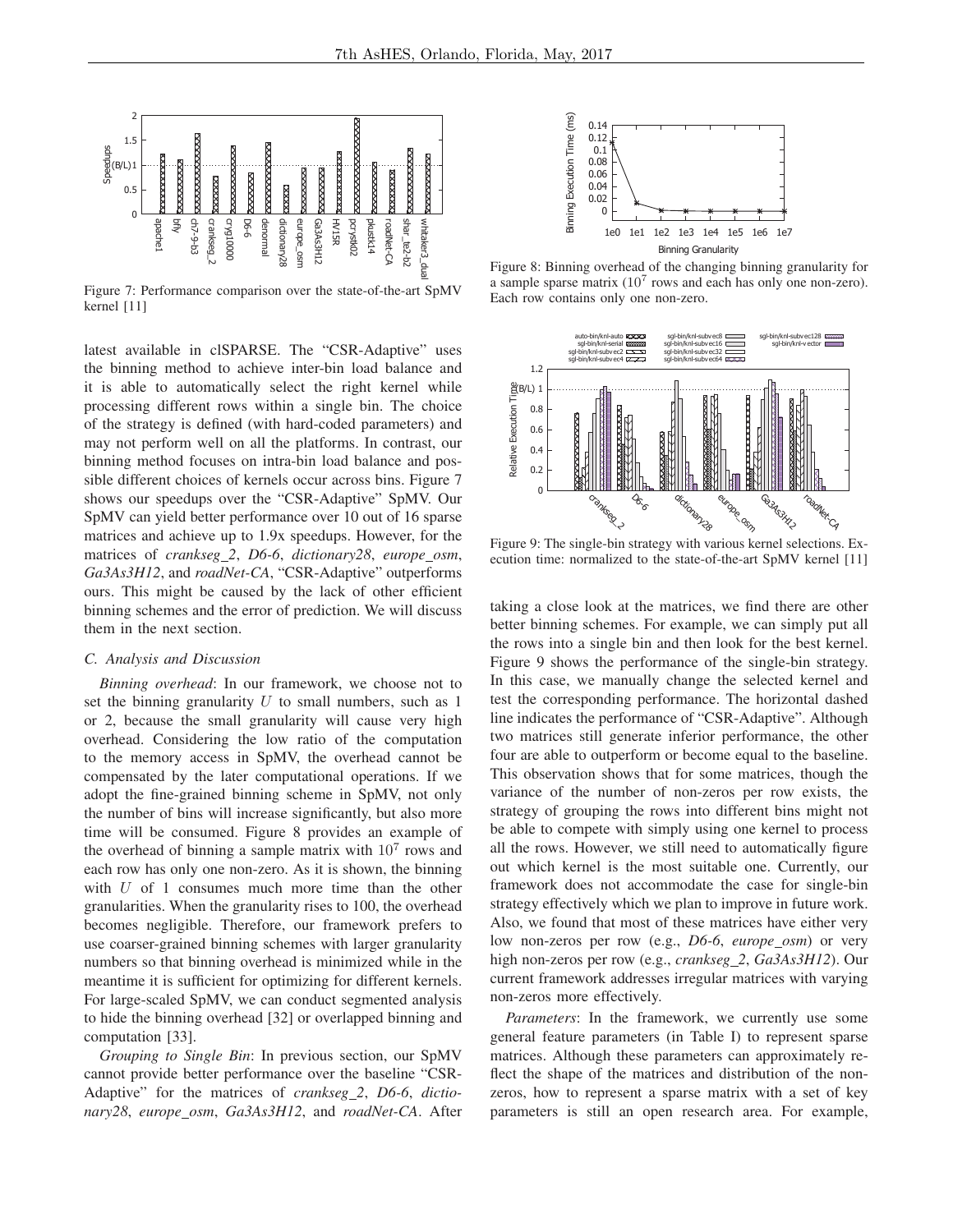metrics are needed to capture the ratio and adjacency of the long, medium, and short rows. In the future, we plan to further update our machine learning model to decrease the error rate of learning and improve accuracy of prediction by using the parameters, such as the histogram of rows of non-zeros.

# V. RELATED WORK

Since the SpMV is widely used in the scientific and engineering applications, there is a great deal of literature with a focus on optimizing and tuning SpMV on the modern accelerators (e.g., multi-core CPUs and GPU), or finding the most preferable storage formats to facilitate the SpMV. Williams *et al.* [34] examine a set of optimization methods of SpMV kernels on the modern processors including homogeneous and heterogeneous parallel platforms. Their methods include thread-level parallelism, blocking for better cache and local storage access, and register blocking. Bell *et al.* [35] implement SpMV kernels on the GPU, where they explore how different formats (e.g., COO, CSR, and ELLPACK) affect the performance of SpMV and they propose a hybrid format of the SIMD-friendly ELLPACK and non-zero distribution invariant COO in order to take advantage of both sides. The tools, such as clSPARSE [36], cuSPARSE [4], clSpMV [30], take into account different sparse storage formats and provide corresponding interfaces. However, for a given sparse format, the necessity and overhead of explicitly converting to a more SIMD-friendly one is not negligible on GPUs. In contrast, on CPUs, we can use directives/pragmas to directly restructure loops to utilize vector processing resources [37], [38].

Ashari *et al.* [12] organize rows into different bins according to the number of non-zeros within and these bins are statically mapped to different kernels. Their binning method is akin to the fine-grained binning scheme. Moreover, they take advantage of the *dynamic parallelism* (DP) of the latest NVIDIA GPUs. Although dynamic parallelism provides runtime launch of kernels to process long rows in sparse matrices (e.g., graphs), the naive use of this feature oftentimes deteriorates the performance [39], [40]. Merriall and Garland [41] propose a merge-based SpMV kernel and achieve superior performance on both CPU and GPU. Actually, both of the DP-based and merge-based kernels can be integrated into our framework as kernel candidates, which will be covered as part of our future work. Liu *et al.* [15] focus on the SpGeMM kernels and uses another hybrid binning method, where for the short rows the fine-grained binning is used, while for the long rows the coarse-grained binning is used. In contrast to the "intra-bin" balanced methods, Greathouse and Daga [11] devise an alternate binning solution to achieve "inter-bin" load balance. Their approach puts neighboring rows together so that each bin has similar workloads (the workload limits are set in advance). Then, the number of rows within each bin will determine the suitable methods to process each row. Our work is different from the aforementioned SpMV for two major reasons. (1) Our binning method treats multiple adjacent rows as one "virtual" row (the number of adjacent rows is determined by  $U$  in Section III-B) and then only stores the first row's index in the bins. By doing so, we can take advantage of the benefits from both fine-grained (finer kernel assignment) and "inter-bin" binning methods (adjacent data access, less time and space overhead of binning). (2) The binning scheme and kernels are not fixed to any criteria in our work. We can adjust the strategies automatically according to the sparsity features of the inputs.

Considering the diversity of sparsity features of the target matrices in addition to the parallel platforms, it is promising to find a reliable auto-tuning and prediction model to resolve the performance portability issue. On the other hand, there are different sparse storage formats to handle different types of matrices. DIA is proved to be the right format for the nonzeros distributed along the diagonal [35]. ELLPACK and its variants are SIMD-friendly and might be an effective formats for the modern accelerators [35], [42]. Other formats (e.g., BCCOO [6], BRC [7], and CSR5 [8]) are proposed to further accelerate the parallel SpMV. Since different formats are usually adopted to resolve one or more types of sparse matrices, some research focuses on using auto-tuning and prediction to automate the process of decision making for which format to use. SMAT [10] and Sedaghati *et al.* [23] propose machine learning models to select the most efficient storage format to facilitate the SpMV operations. Vázquez *et al.* [43] propose an auto-tuning method to find optimal parameters for the ELLR-T algorithm to compute SpMV on GPUs. In contrast to the previous work, we focus on the most popular CSR format and our auto-tuning and prediction model is in the level of selecting optimal parallel strategies of binning schemes and kernels.

# VI. CONCLUSION & FUTURE WORK

In this paper, we propose a SpMV framework using the machine learning model to automatically find the optimal parallel strategies (i.e., the binning schemes and kernels for each bin). Our framework is based on the CSR format, which is a widely-used storage format for sparse matrices. According to the different sparsity features of the given matrix, our SpMV framework can assist in choosing the appropriate grouping policy and organizing independent rows into different bins. Then, each bin will look for the suitable kernels to process the rows within. Both searching processes are based on the results of previous training steps. The results show that our SpMV kernels are able to significantly outperform the SpMV kernels using single kernel selection. Moreover, for 10 out of 16 representative matrices, our SpMV can achieve better performance over the state-of-theart SpMV kernels. This approach is also generic to other sparse matrix applications (e.g., SpGeMM, SpElementWise,